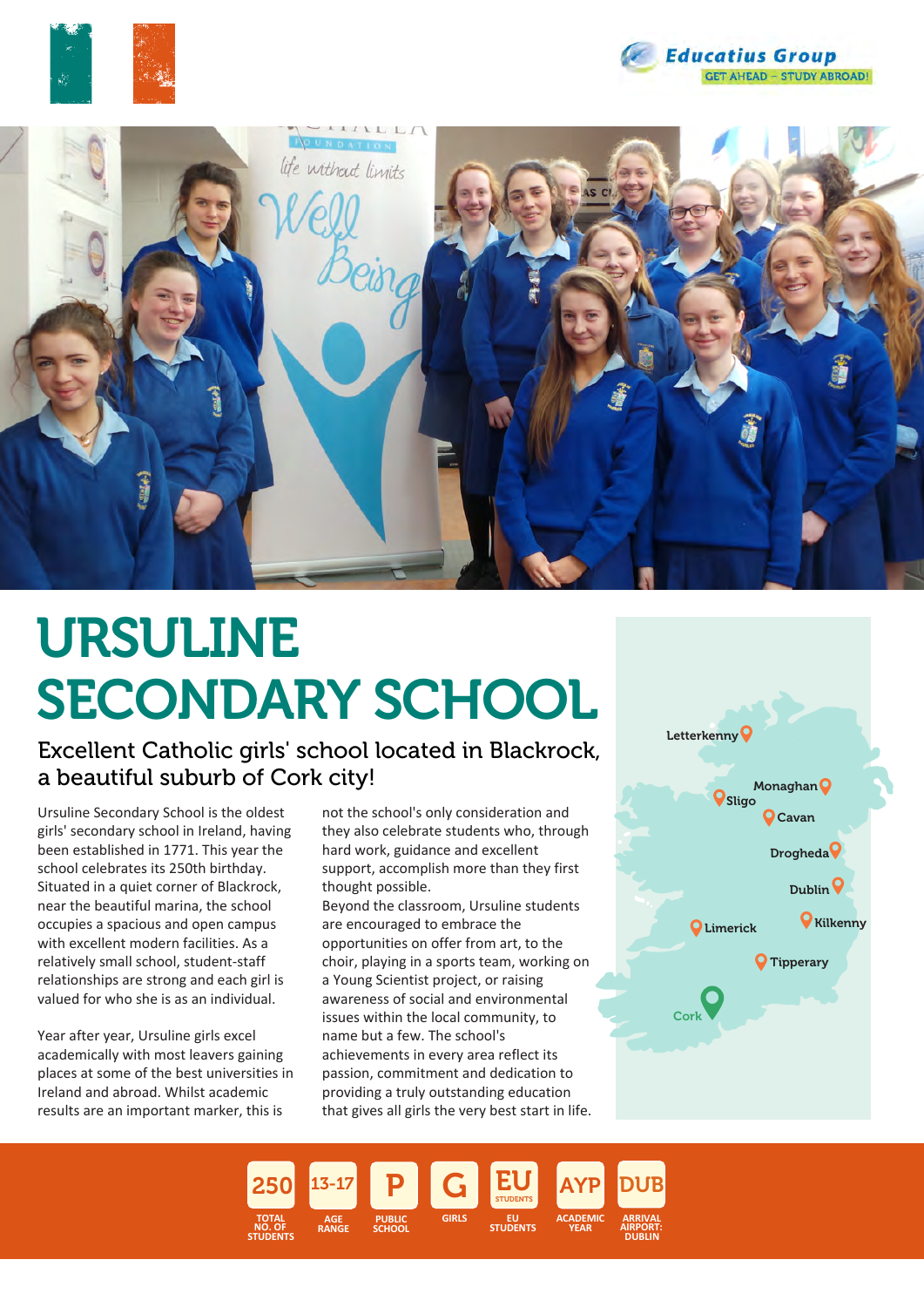

## URSULINE SECONDARY SCHOOL

### STUDY OPPORTUNITIES

Junior Cycle (Junior Certificate) Transition Year Senior Cycle (Leaving Certificate)





## SCHOOL SUBJECTS

### JUNIOR CYCLE SUBJECTS

### **Core Subjects:**

English, Maths, French, Physical Education, Civic Social & Political Education, Social Personal & Health Education, Religious Education, Geography, History

**Optional Subjects:** Art, Business, Science, Music, Home Economics

### SENIOR CYCLE SUBJECTS

**Core Subjects:**

English, Maths, French, Religious Education, Physical Education, Social Personal & Health Education, Relationships & Sex Education, Careers Guidance

### **Optional Subjects:** Physics, Chemistry, Biology, History, Geography, Accounting, Business, Home Economics, Art, Music